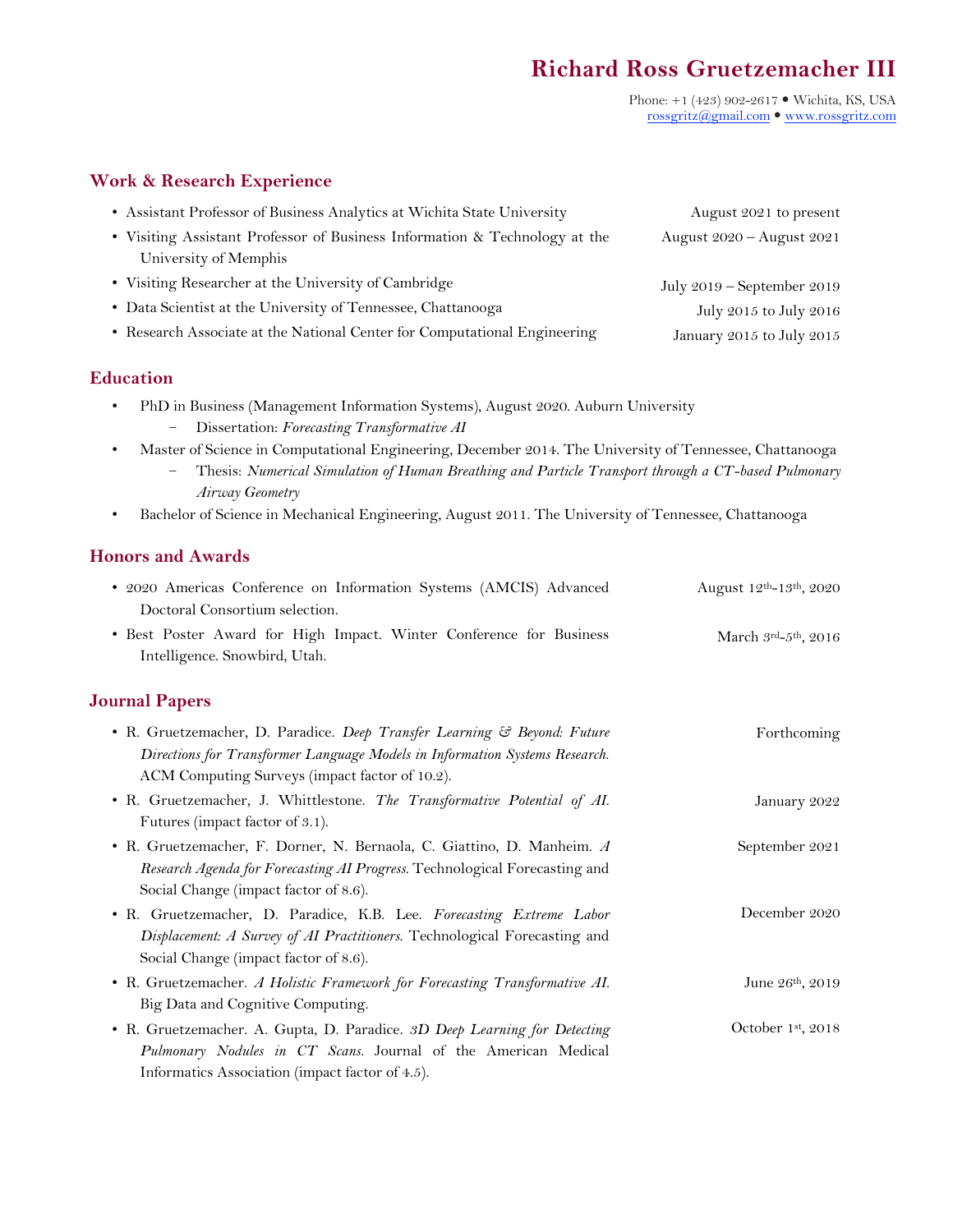#### **Other Periodicals**

• R. Gruetzemacher. *The Power of Natural Language Processing.* Harvard Business Review. April 19th, 2022

#### **Grants and Funding**

• \$45,279.00 from the Alfred P. Sloan Foundation for *Enhancing Scientific Research Productivity with Foundation Models*. April 2022-August 2022

#### **Working Manuscripts**

- L. Mani, S. Avin, R. Gruetzemacher, J. Fox. *Intelligence Rising: Evidence to support the use of role-playing games for forecasting possible AI futures.* Target: Simulation and Gaming.
- R. Gruetzemacher. *A Primer on Risks from Transformative AI.* Target: Nature Machine Intelligence.
- R. Gruetzemacher, H. Liang, X. Niu. *A Survey of Task Complexity in Advanced System Development: Implications for Next Generation AI Tools*. Target: MIS Quarterly.
- R. Gruetzemacher, Z. Munyikwa, H. Liang. *Developing an AI Research Assistant*. Target: Sloan Management Review.
- D. Manheim, R. Gruetzemacher, A. Englander, J. Marble. *AI-risk Elicitations: Toward Understanding Differences in Definitions.* Target: AI and Society.

#### **Works in Progress**

- R. Gruetzemacher, D. Manheim. *A Comparative Analysis of Conditional Trees and Bayesian Networks for Applications in Technological Forecasting*. Target Futures and Forecasting Science.
- R. Gruetzemacher. *Scenario Mapping for Anticipating Transformative AI*. Target: Futures and Forecasting Science.
- R. Gruetzemacher, D. Manheim, P. Tetlock. *A Full-inference Forecasting Cycle via Delphi and a Forecasting Tournament*. Target: Management Science.
- R. Gruetzemacher, D. Manheim, J. Marble. *Disentangling and Defining Elements of Preparadigmatic Research Domains*. Target: Organization Science.
- R. Gruetzemacher, L. Mani, S. Avin, J. Fox. *Using Wargames for Strategic Planning in Technology Management*. Target: Organization Science.

#### **Refereed Conference Papers**

| • S. Avin, R. Gruetzemacher, J. Fox. Exploring AI Futures through Role Play.                                                                                                                                                  | February $7th-8th$ , 2020             |
|-------------------------------------------------------------------------------------------------------------------------------------------------------------------------------------------------------------------------------|---------------------------------------|
| Conference paper presented at the 3rd AAAI/ACM Conference on AI for                                                                                                                                                           |                                       |
| Ethics and Society (oral presentation).                                                                                                                                                                                       |                                       |
| • R. Gruetzemacher. D. Paradice. Mapping the Paths to AGI. Conference paper<br>presented at the 12 <sup>th</sup> Conference on Artificial General Intelligence.<br>Shenzhen, China.                                           | August $6^{th}$ -9 <sup>th</sup> 2019 |
| • R. Gruetzemacher. Rethinking AI Strategy and Policy as Entangled Super Wicked<br>Problems. Conference paper presented at the 1st AAAI/ACM Conference on<br>AI for Ethics, and Society. New Orleans, LA (oral presentation). | February 1st-3rd, 2018                |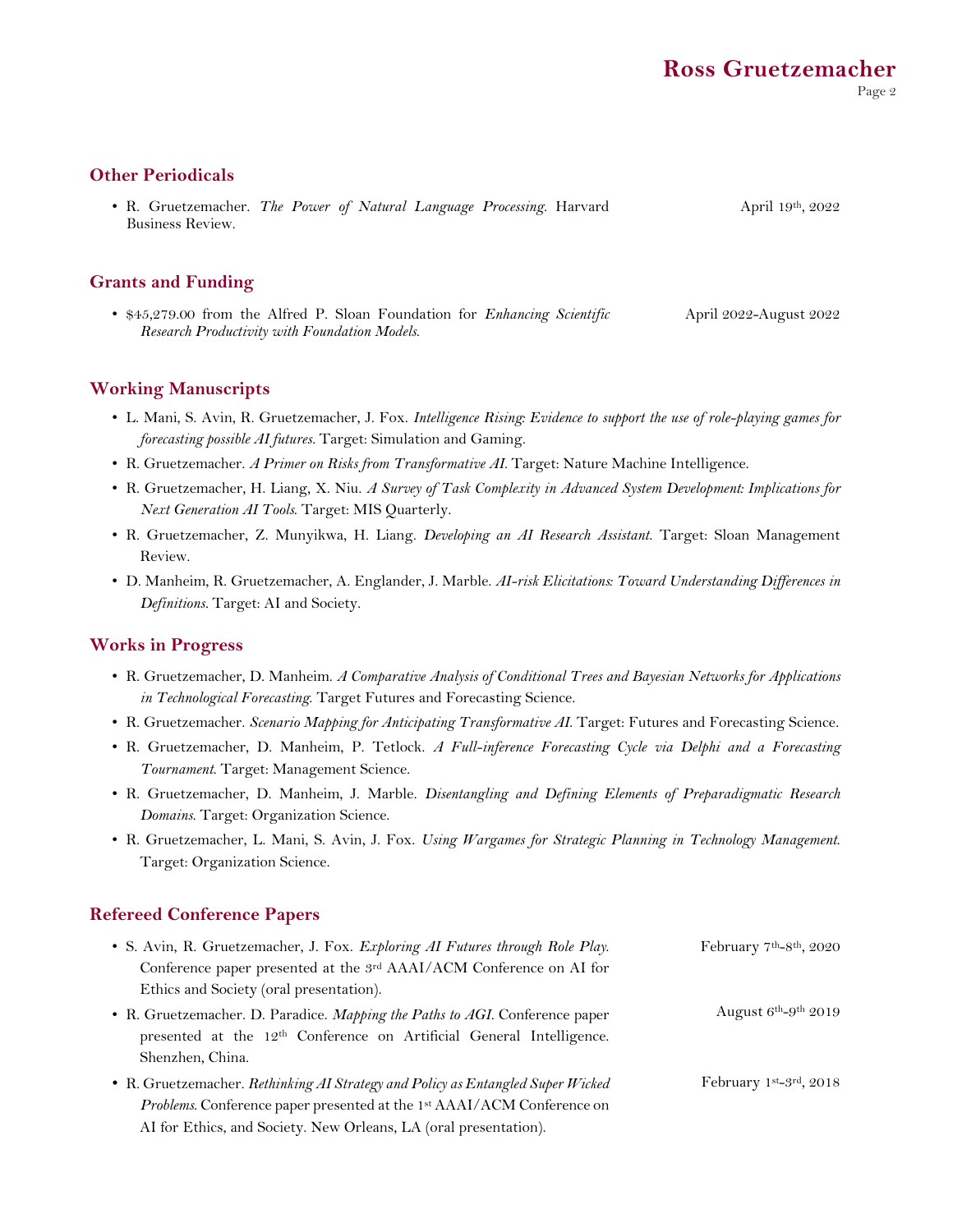# **Ross Gruetzemacher**

Page 3

| • R. Gruetzemacher, A. Gupta. Using Deep Learning for Pulmonary Nodules<br>Detection and Diagnosis. Conference paper presented at the 22nd Americas<br>Conference on Information Systems. San Diego, CA. (oral presentation).                                                                                                                                         | August 11 <sup>th</sup> -13 <sup>th</sup> , 2016 |
|-----------------------------------------------------------------------------------------------------------------------------------------------------------------------------------------------------------------------------------------------------------------------------------------------------------------------------------------------------------------------|--------------------------------------------------|
| • R. Gruetzemacher, A. Gupta, G. Wilkerson. Sports Injury Prevention Screen<br>(SIPS): Design and Architecture of an Internet of Things (IoT) Based Analytics<br>Health App. Conference paper at the 2016 International Conference on<br>Information Resources Management. Cape Town, South Africa (oral<br>presentation and invited for paper development workshop). | May 18th-20th, 2016                              |
| • R. Gruetzemacher, A. Arabshahi, R. Pankajakshan. Effects of Inhalation<br>Transience on Particle Transport Through a CT-Based Human Airway<br>Geometry. Conference paper presented at the 2015 International Mechanical<br>Engineering Congress & Exposition. Houston, TX (oral presentation).                                                                      | November 13th-19th, 2015                         |
| <b>Invited Presentations</b>                                                                                                                                                                                                                                                                                                                                          |                                                  |
| • R. Gruetzemacher. Exploring AI Futures Through Role-Play. The 2022<br>Effective Altruism Global Conference, London. London, UK.                                                                                                                                                                                                                                     | April 16th-18th, 2022                            |
| • R. Gruetzemacher, S. Abdinnour. Deep Transfer Learning for Classification of<br>Social Media Customer Service Opportunities. 2021 Conference on AI,<br>Machine Learning and Business Analytics.                                                                                                                                                                     | December 2 <sup>nd</sup> -3 <sup>rd</sup> , 2021 |
| • R. Gruetzemacher. Deep Transfer Learning & Beyond: Applications of<br>Transformer Language Models in Business Analytics. 2021 INFORMS Virtual<br>Business Analytics Conference.                                                                                                                                                                                     | April 12th-14th, 2021                            |
| · B. Devlin, N. Sears, M. Maas, E. Bartels, R. Gruetzemacher. Gaming as a<br>Research Method for Foreign Policy and International Politics. A roundtable<br>discussion, 2021 International Studies Association Conference.                                                                                                                                            | April 7th-10th, 2021                             |
| • R. Gruetzemacher, D. Paradice. Deep Transfer Learning & Beyond: Future<br>Directions for Transformer Language Models in Information Systems Research.<br>2020 Conference on AI, Machine Learning and Business Analytics.                                                                                                                                            | December 10 <sup>th</sup> , 2020                 |
| • R. Gruetzemacher. Applications of Deep Transfer Learning & Pre-trained<br>Language Models in Business. AIAA Pre-ICIS workshop. Munich, Germany.                                                                                                                                                                                                                     | December 15th, 2019                              |
| • R. Gruetzemacher. Forecasting & Foresight for Transformative AI. Invited<br>seminar at the European Union Commission Joint Research Center.<br>Seville, Spain.                                                                                                                                                                                                      | November 22 <sup>nd</sup> , 2019                 |
| • R. Gruetzemacher. Defining and Unpacking Transformative AI. The 2019<br>Effective Altruism Global Conference, London. London, UK.                                                                                                                                                                                                                                   | October 20th, 2019                               |
| • R. Gruetzemacher. Forecasting Transformative AI. Invited presentation at<br>Hughes Hall College Cambridge University. Cambridge, UK.                                                                                                                                                                                                                                | September 24 <sup>th</sup> , 2019                |
| • R. Gruetzemacher. A Holistic Framework for Forecasting Transformative AI.<br>Invited seminar at the Center for the Governance of AI at Oxford<br>University. Oxford, UK.                                                                                                                                                                                            | April 19th, 2019                                 |
| • R. Gruetzemacher. Tracking and Forecasting AI Progress. Invited presentation<br>at the Georgia Tech Enterprise Innovation Institute. Atlanta, Georgia.                                                                                                                                                                                                              | November $16th$ , 2017                           |